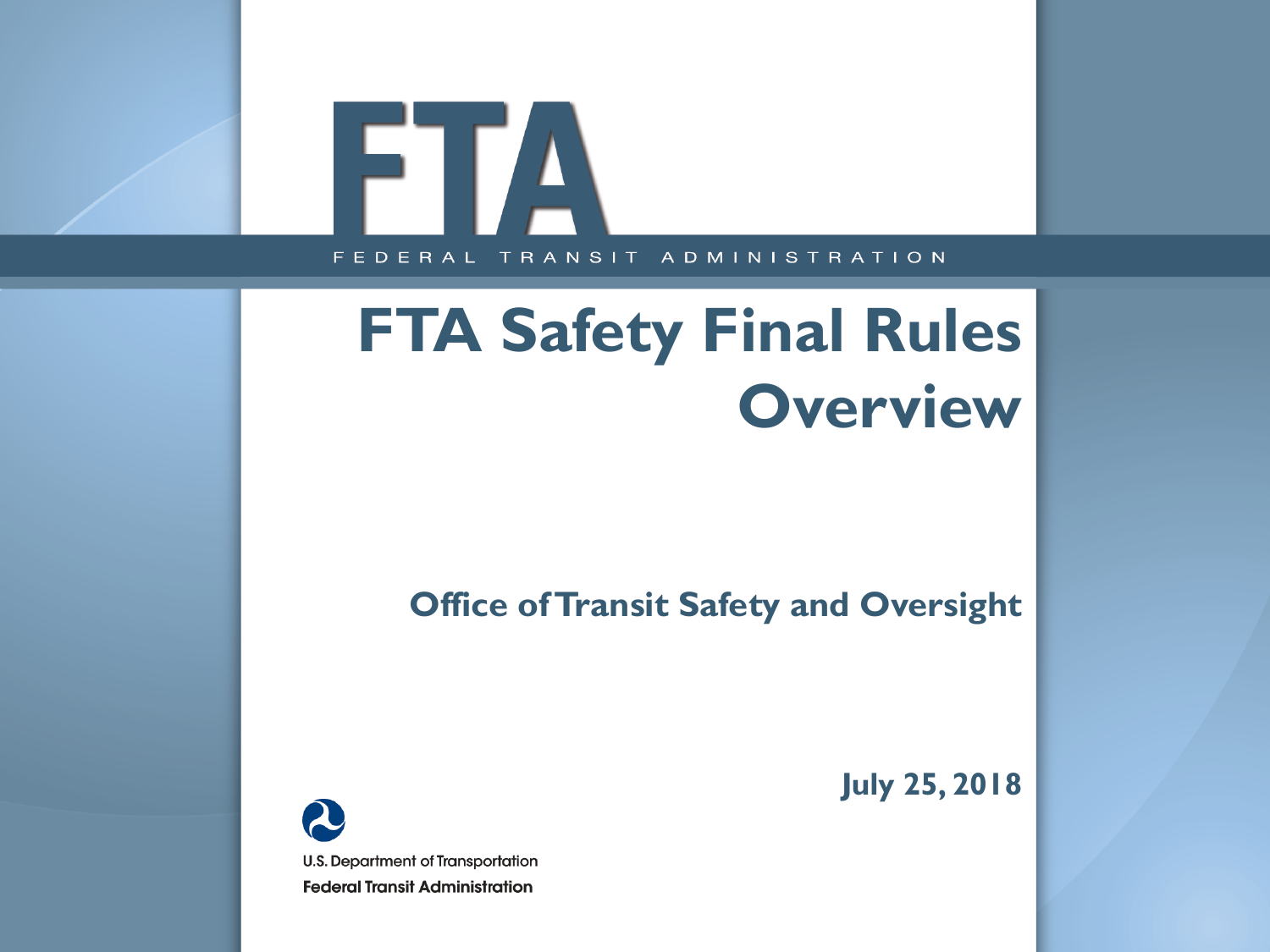# **Agenda**

- Key Takeaways
- Overview of Safety Rulemakings
- Final Rule: Public Transportation Agency Safety Plan (PTASP), 49 C.F.R. Part 673
- Final Rule: Public Transportation Safety Certification Training Program (Training Rule), 49 C.F.R. Part 672
- Technical Assistance
- Upcoming Webinars

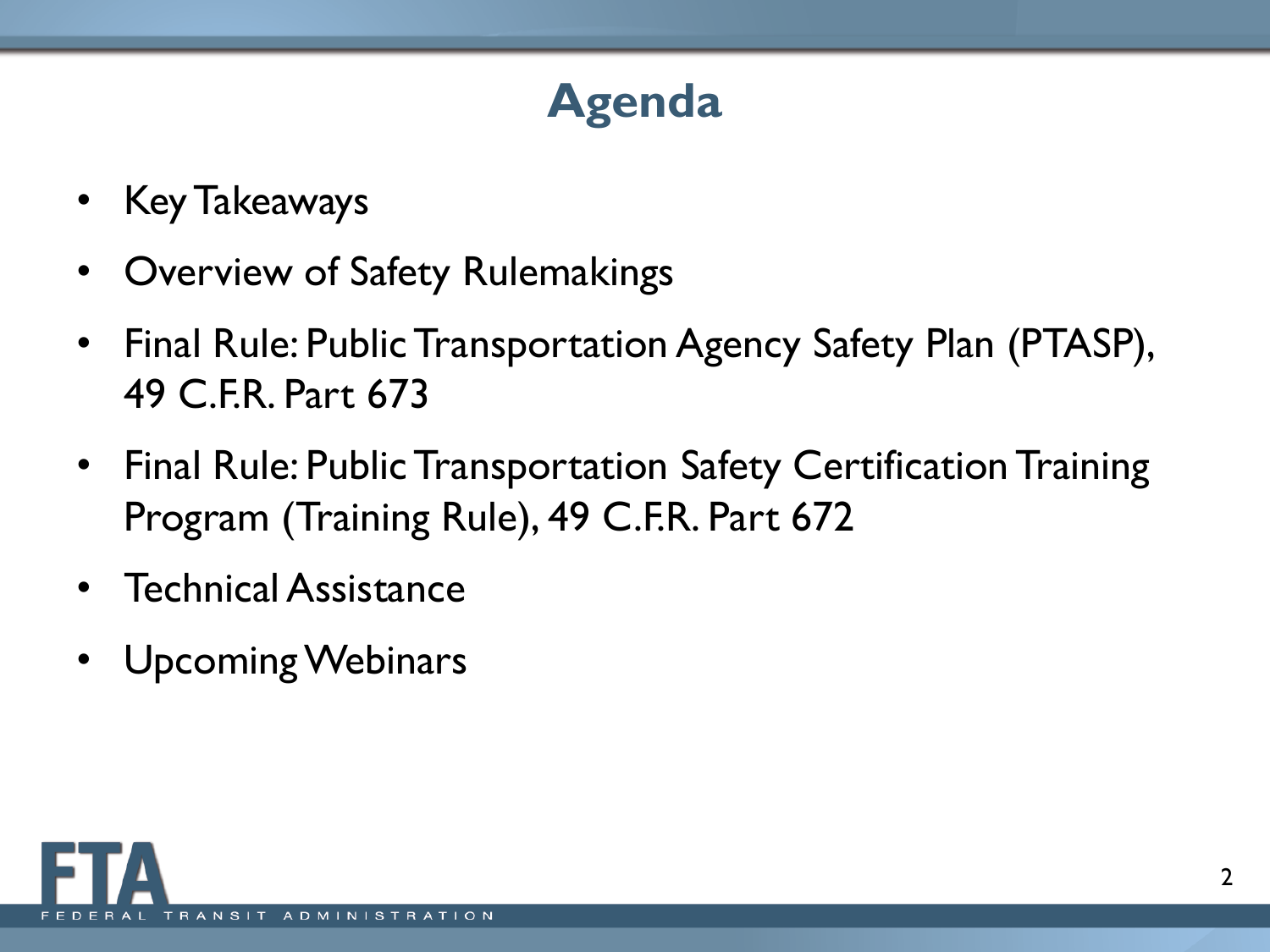### **Key Takeaways**

- Publication of the PTASP and Training final rules completes the regulatory foundation of the Public Transportation Safety Program under 49 U.S.C.§5329.
- Rules implement an innovative, risk-based and performance-based approach to improving transit safety founded on SMS principles.
- PTASP applies to operators that provide approximately 97 percent of total U.S. transit trips taken annually.
- PTASP is NOT an one-size-fits-all rule; defers applicability for 2,000 small and rural transit systems because these operators pose a lower safety risk.
- Training rule is deregulatory and reduces the burden from the previous interim requirements.

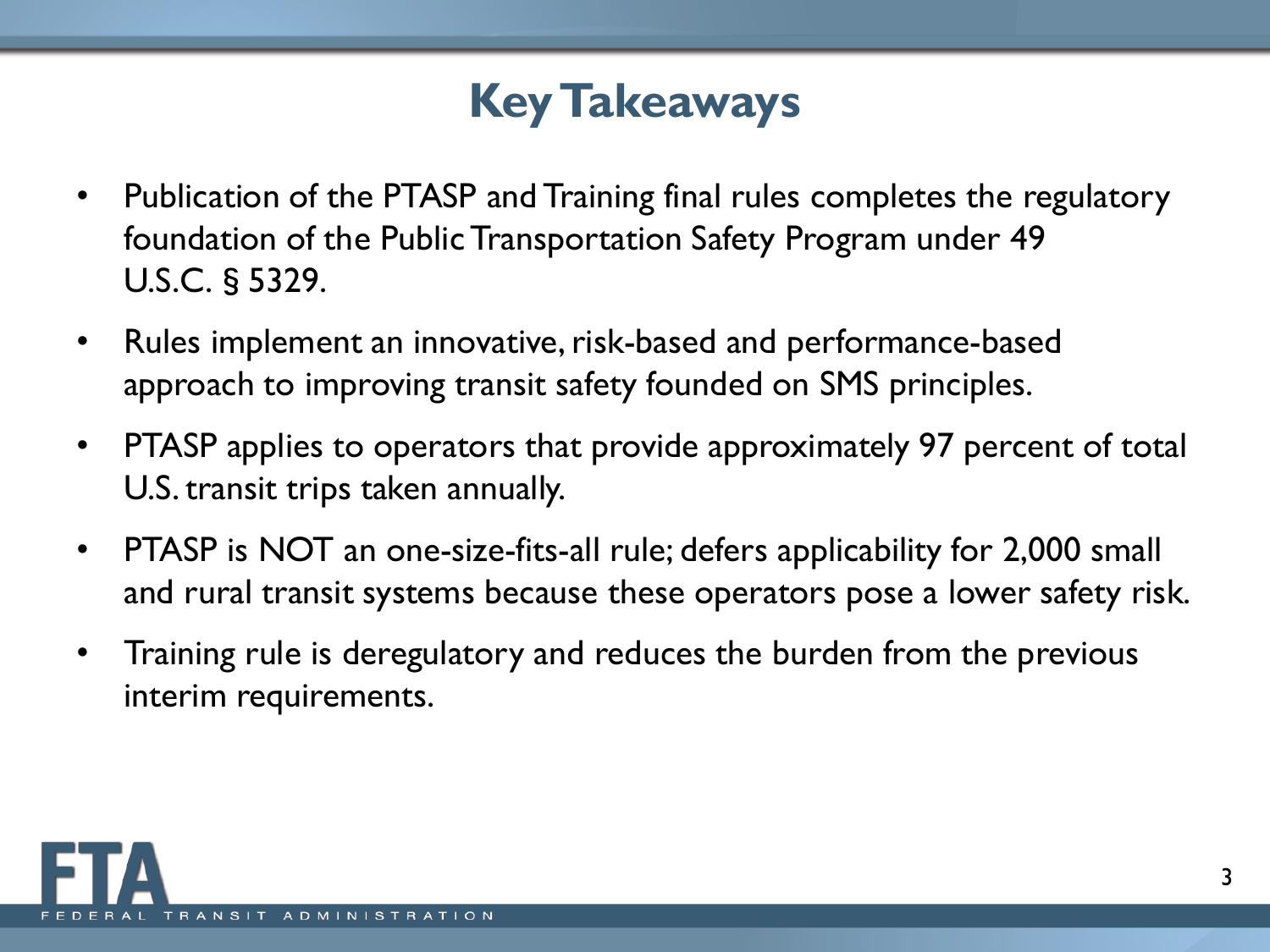#### **Overview of Safety Rulemakings**

| <b>Regulation</b>                                                                                  | <b>Rule Overview</b>                                                                                                                       | <b>Status</b>                                                                                                   |
|----------------------------------------------------------------------------------------------------|--------------------------------------------------------------------------------------------------------------------------------------------|-----------------------------------------------------------------------------------------------------------------|
| <b>Interim Safety Certification Training</b><br><b>Program Provisions</b>                          | Fills gap in training needs until the<br><b>PTSCTP Final Rule is published</b>                                                             | <b>Final Provisions</b><br><b>Published: 2/27/2015</b><br><b>Effective: 5/28/2015</b>                           |
| <b>State Safety Oversight</b><br>49 C.F.R. Part 674                                                | <b>Strengthens State oversight of rail</b><br>transit systems                                                                              | <b>Final Rule</b><br><b>Published: 3/16/16</b><br>Effective: 4/15/16                                            |
| <b>Public Transportation Safety Program</b><br>49 C.F.R. Part 670                                  | Establishes the procedural rules for<br>enforcement of FTA's safety programs                                                               | <b>Final Rule</b><br><b>Published: 8/11/2016</b><br><b>Effective: 9/12/2016</b>                                 |
| <b>National Public Transportation</b><br><b>Safety Plan</b>                                        | Sets safety performance measures for<br><b>PTASP</b> performance targets                                                                   | <b>Final Guidance</b><br>Published: 1/17/17                                                                     |
| <b>Public Transportation Agency</b><br><b>Safety Plan</b><br>49 C.F.R. Part 673                    | Requires transit agencies to develop and<br>implement safety plans based on SMS<br>principles                                              | <b>Final Rule</b><br><b>Published: 7/19/2018</b><br><b>Effective: 7/19/2019</b><br><b>Compliance: 7/20/2020</b> |
| <b>Public Transportation Safety</b><br><b>Certification Training Program</b><br>49 C.F.R. Part 672 | Establishes training curriculum to<br>ensure basic level of safety-related<br>competency for rail transit system<br>auditing and oversight | <b>Final Rule</b><br><b>Published: 7/19/2018</b><br><b>Effective: 8/20/2018</b>                                 |
| <b>Preventing Transit</b><br><b>Worker Assault NPRM</b>                                            | <b>FAST Act requirement</b>                                                                                                                | <b>NPRM</b> in Development                                                                                      |
|                                                                                                    |                                                                                                                                            |                                                                                                                 |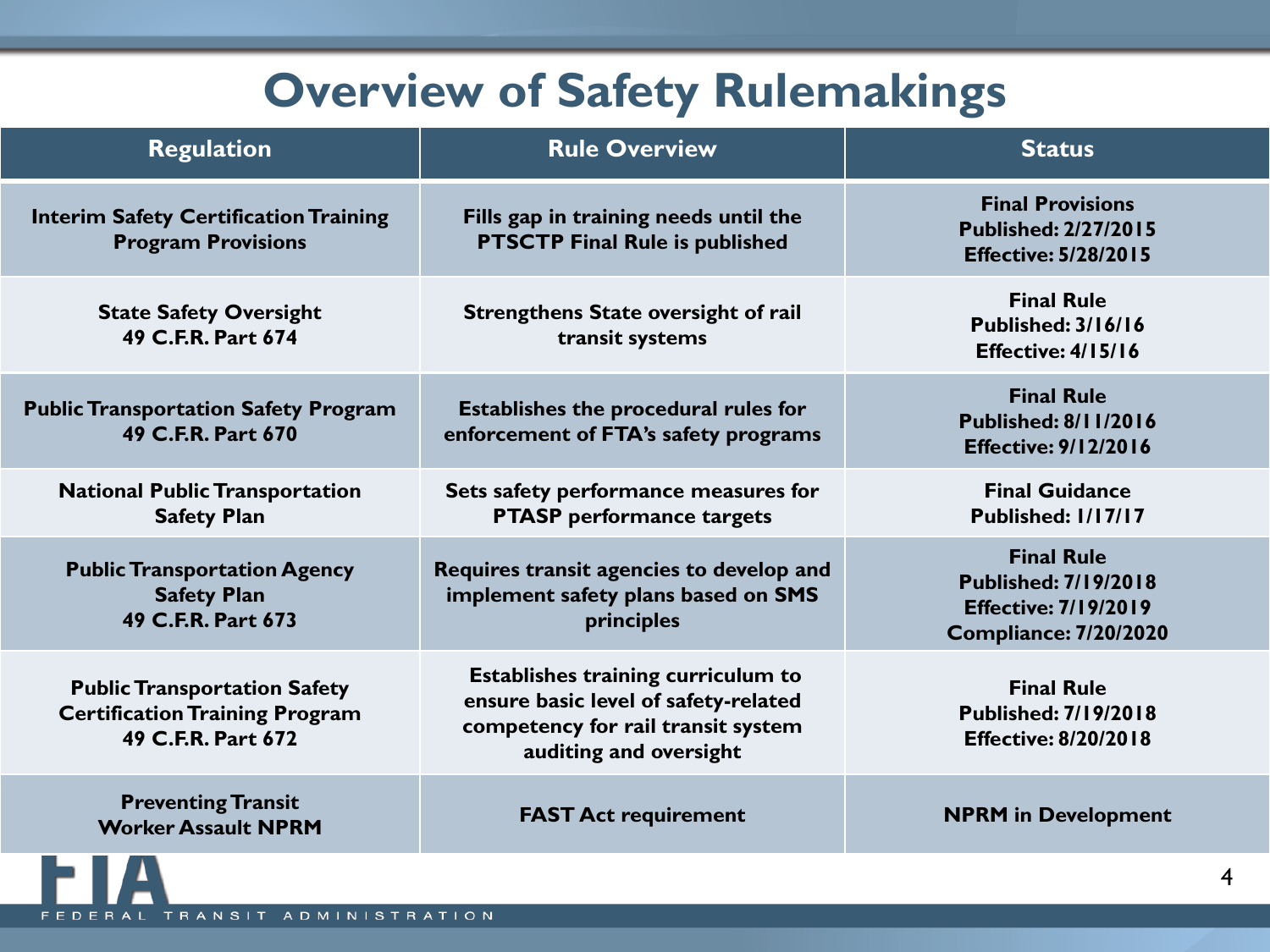#### **The PTASP Process**

**Final Rule Published** on July 19, 2018 **Effective Date** is July 19, 2019 **Compliance Date** is July 20, 2020 MAP-21 (7/6/2012) ANPRM (10/3/2013) NPRM (2/5/2016) Final Rule (7/19/2018) **Effective** Date (7/19/2019) **Compliance Date** (7/20/2020)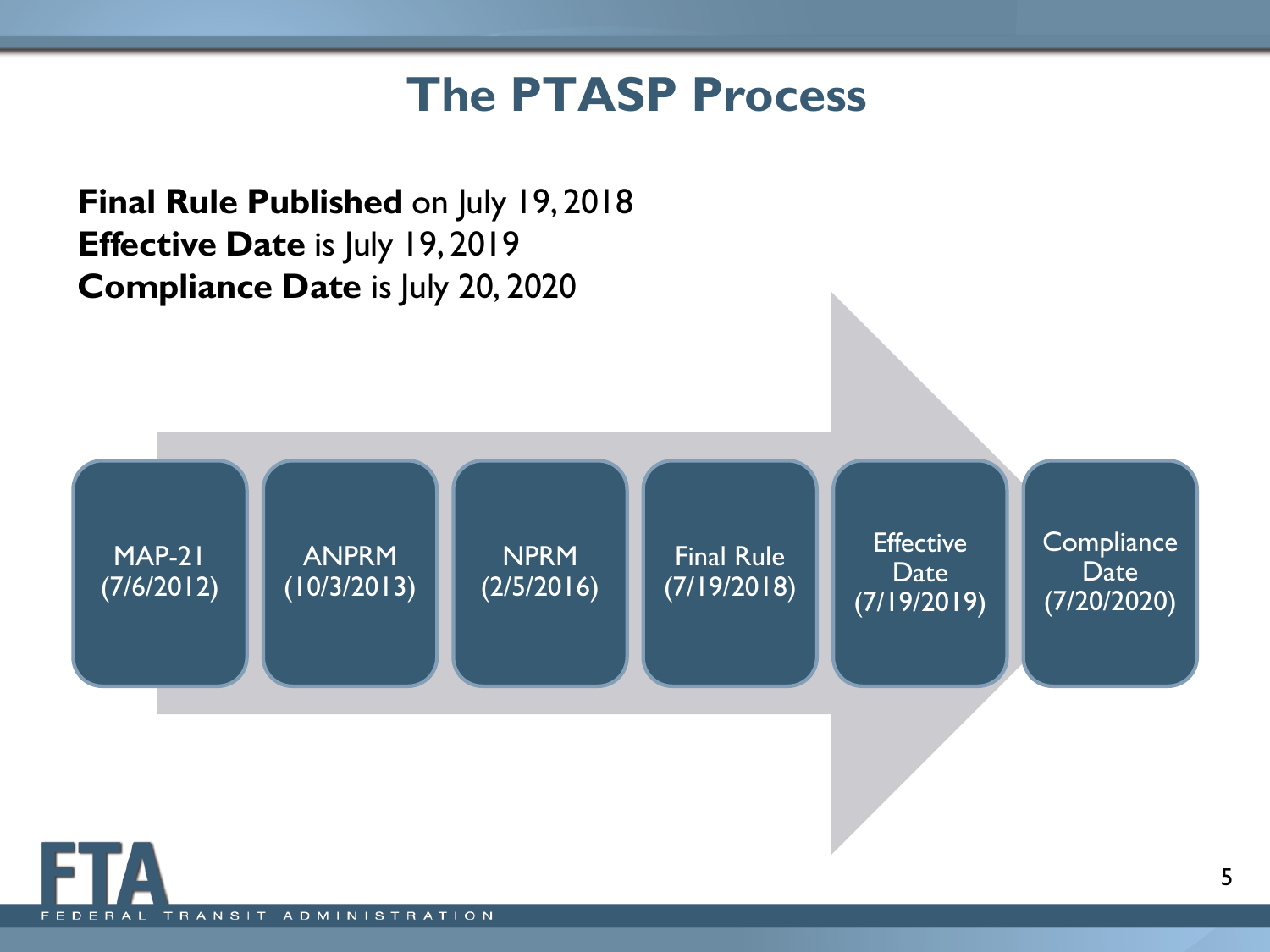### **PTASP NPRM Changes**

#### **NPRM Comments**

- 646 comments from 77 individual commenters.
- The majority of commenters were supportive of Safety Management Systems (SMS).

| <b>Major Issues Discussed by Commenters</b> |                                                                                                        |                                  |  |  |
|---------------------------------------------|--------------------------------------------------------------------------------------------------------|----------------------------------|--|--|
| <b>Comment Category</b>                     | <b>FTA Response</b>                                                                                    | <b>Reduction in Burden/Cost*</b> |  |  |
| Applicability                               | Final rule defers applicability to 2,000<br>small and rural operators under<br>Sections 5310 and 5311. | \$26 million                     |  |  |
| <b>SMS Requirements</b>                     | Final rule reduces SMS requirements<br>for small operators.                                            | \$8.4 million                    |  |  |
| <b>Record Keeping</b>                       | Final rule reduces overall record<br>keeping burden.                                                   | \$6.4 million                    |  |  |

\*In relation to the costs calculated in the Notice of Proposed Rulemaking (NPRM)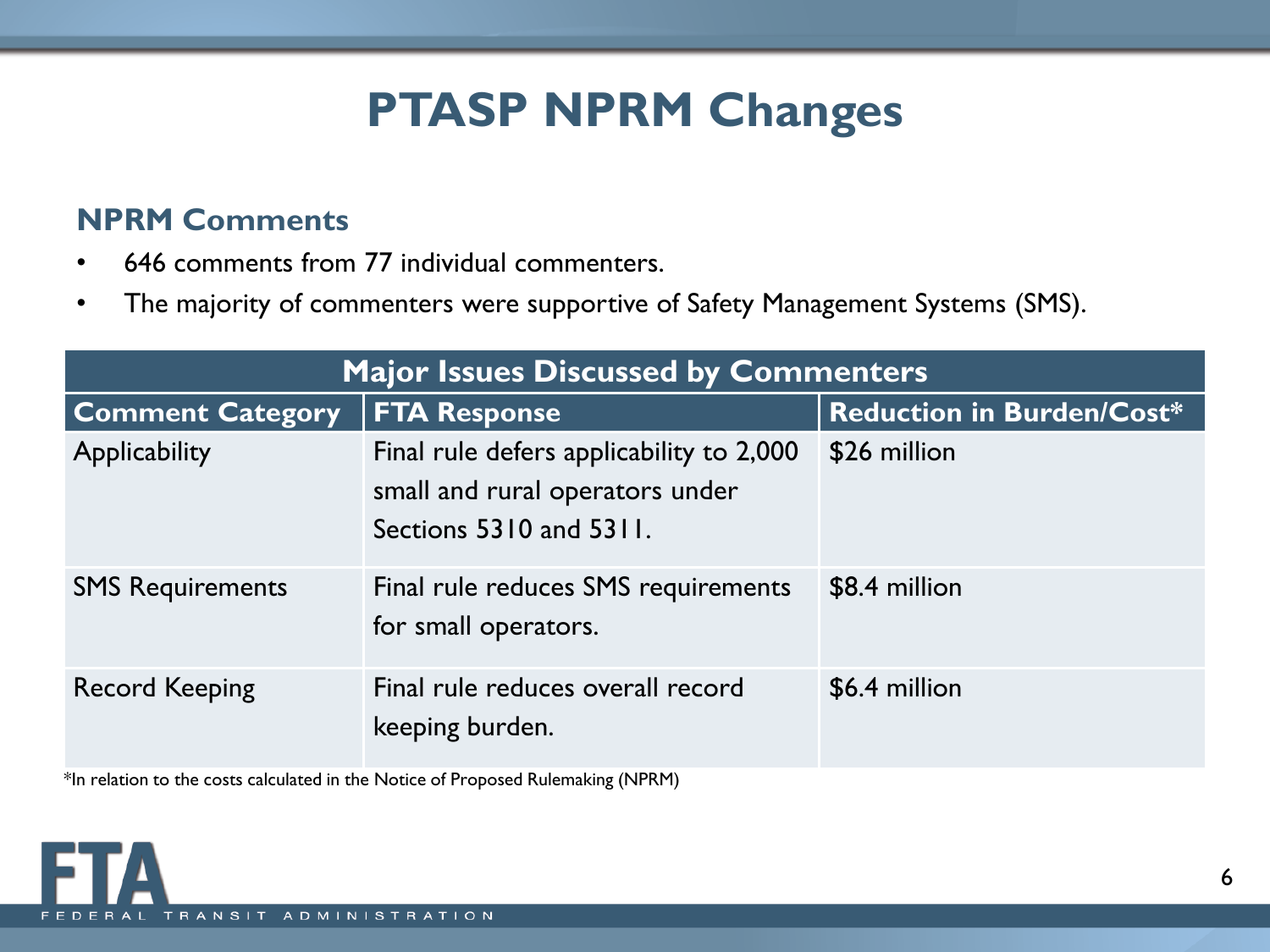### **PTASP Applicability and Requirements**

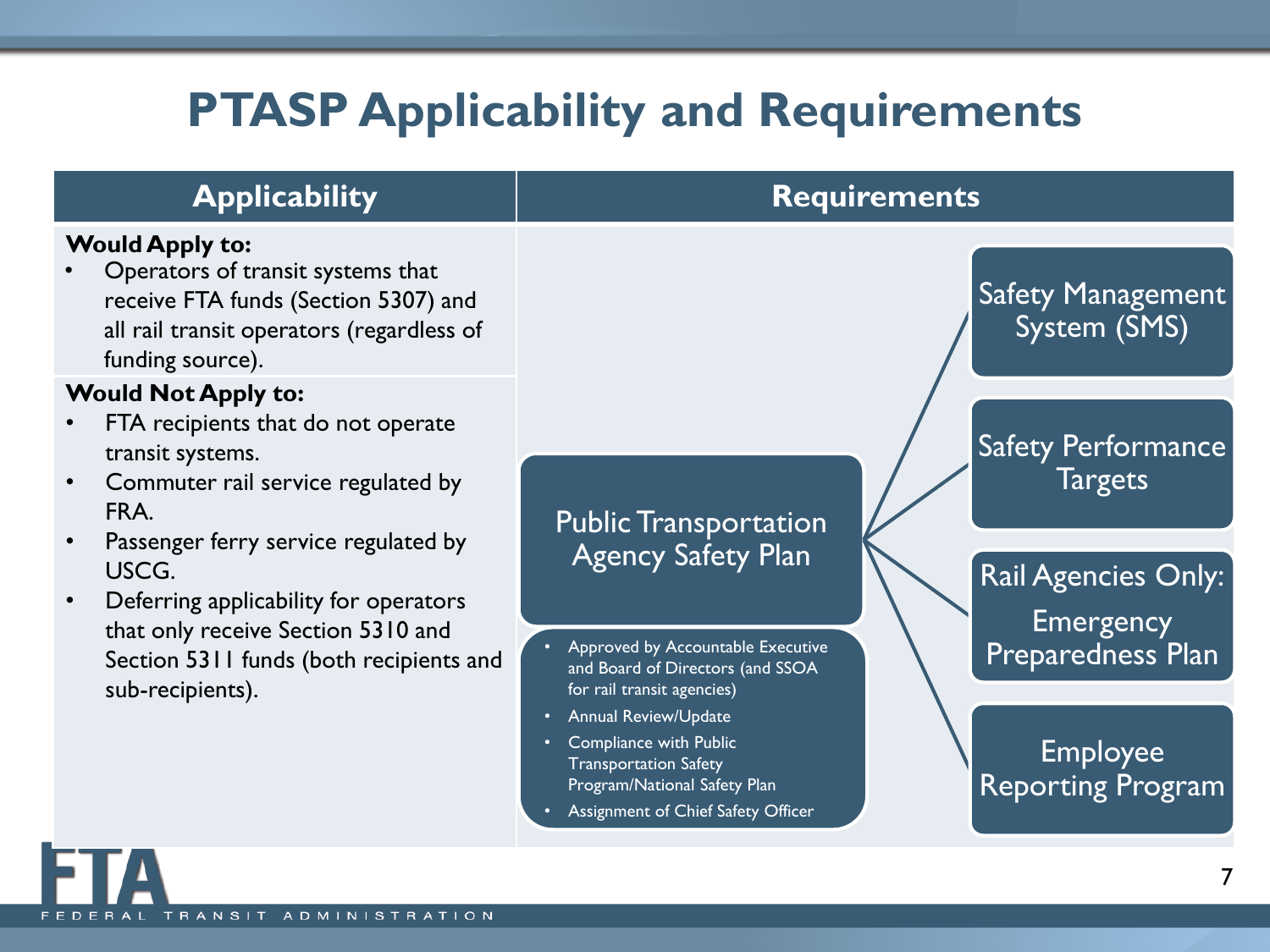### **SMS Requirements**

| <b>Safety Management</b><br><b>Policy</b> | • Safety Objectives for Agency<br>• Employee Reporting Program<br>• Accountabilities and Responsibilities for: Accountable Executive, Chief<br>Safety Officer, Agency Leadership, Key Staff Responsible for Safety |
|-------------------------------------------|--------------------------------------------------------------------------------------------------------------------------------------------------------------------------------------------------------------------|
| <b>Safety Risk</b><br><b>Management</b>   | • Identify safety hazards<br>• Assess safety risks associated with the identified safety hazards<br>• Prioritize safety hazards based on level of risk<br>• Implement safety risk mitigations                      |
| <b>Safety Assurance</b>                   | • Safety Performance Monitoring and Measurement (All Transit Agencies)<br>• Management of Change (Rail/Large Bus Only)<br>• Continuous Improvement (Rail/Large Bus Only)                                           |
| <b>Safety Promotion</b>                   | • Comprehensive safety training program for agency<br>employees/contractors directly responsible for safety<br>• Communicate agency's safety performance throughout organization                                   |
|                                           |                                                                                                                                                                                                                    |

 $\Delta$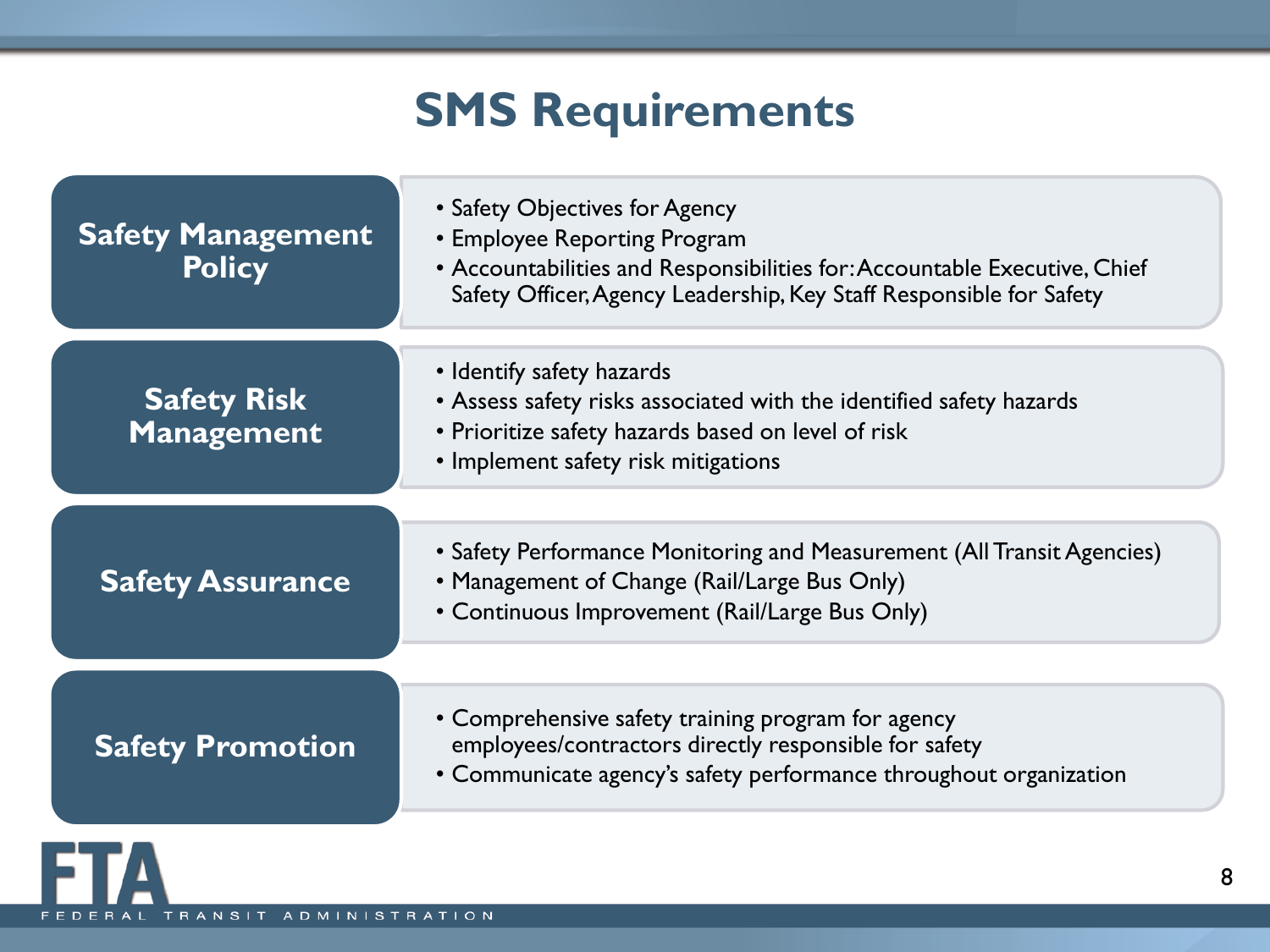### **PTASP Oversight Framework**

#### FTA Role

- Guidance
- Technical assistance
- Triennial reviews

#### Transit Agency Role

- Develop and implement PTASP
- Annual self-certification

#### **SSO Agency Role**

- Review and approve RTA PTASPs
- Oversees RTA compliance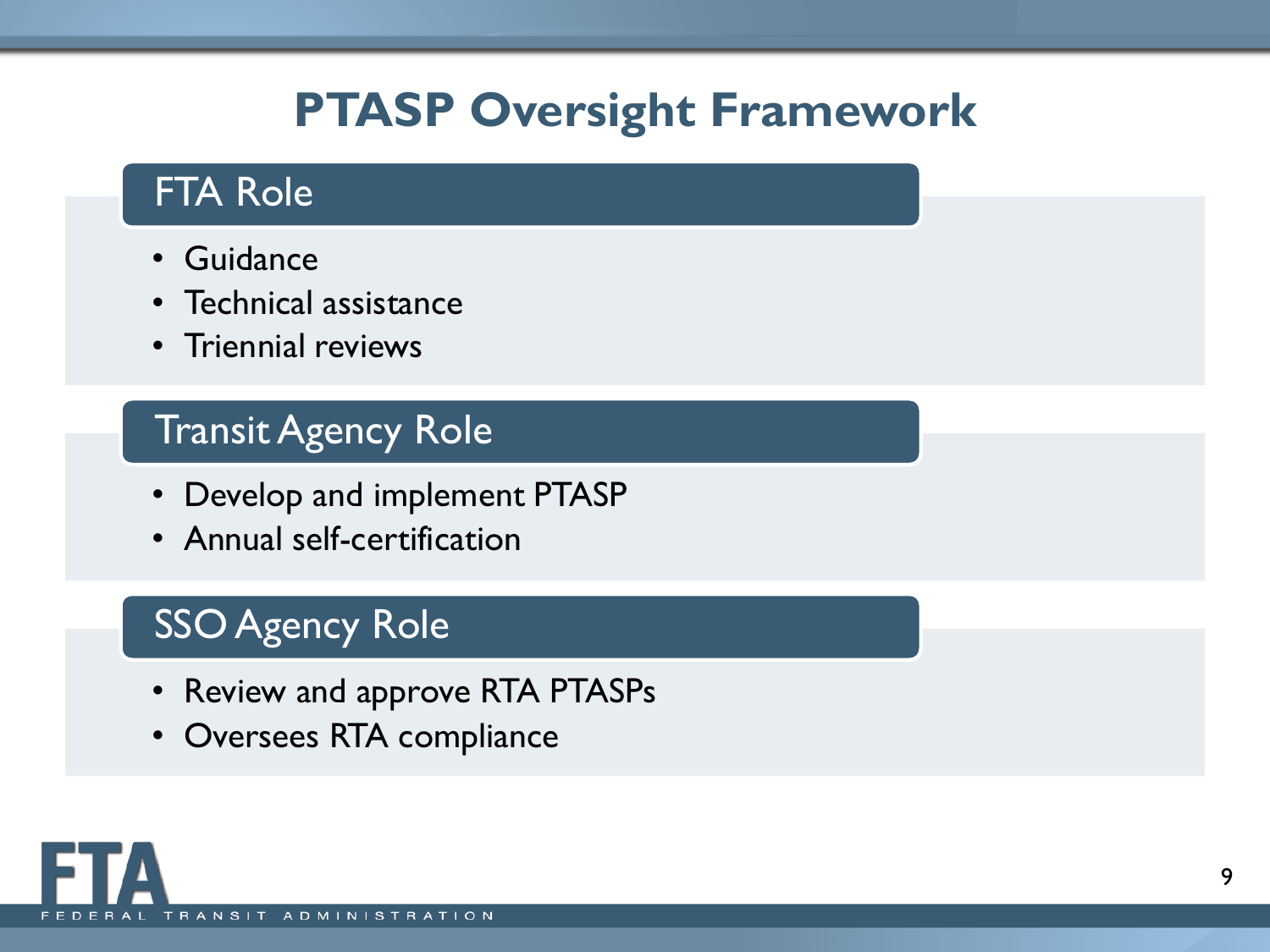#### **PTASP Effective Date**

The rule is effective on **July 19, 2019**. Transit agencies must develop, certify, and implement an agency safety plan by **July 20, 2020.**

**Please do not wait to begin development of your agency safety plan. FTA cannot waive or extend the compliance deadline.** 

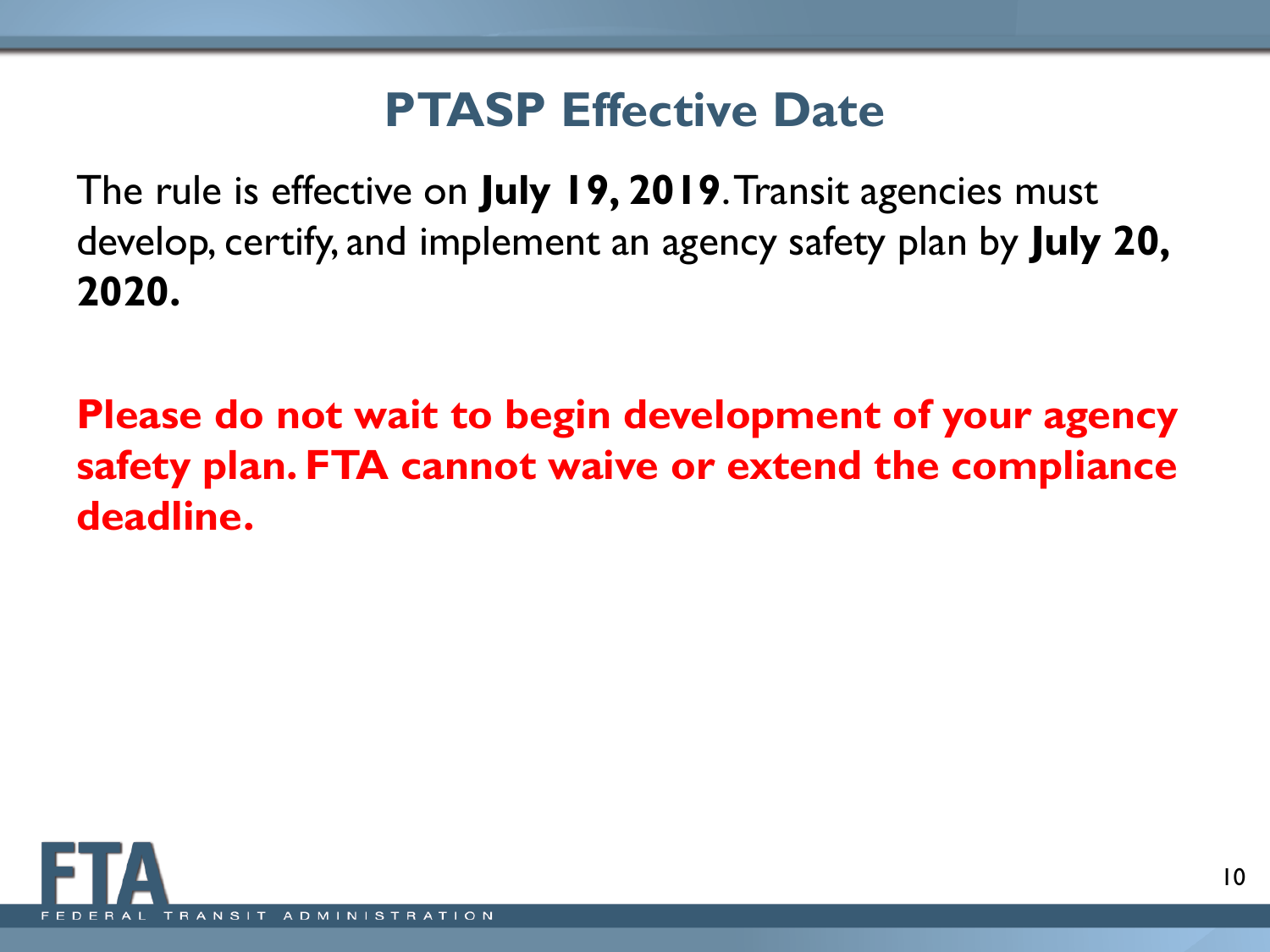#### **The Safety Certification Training Rule Process**





11

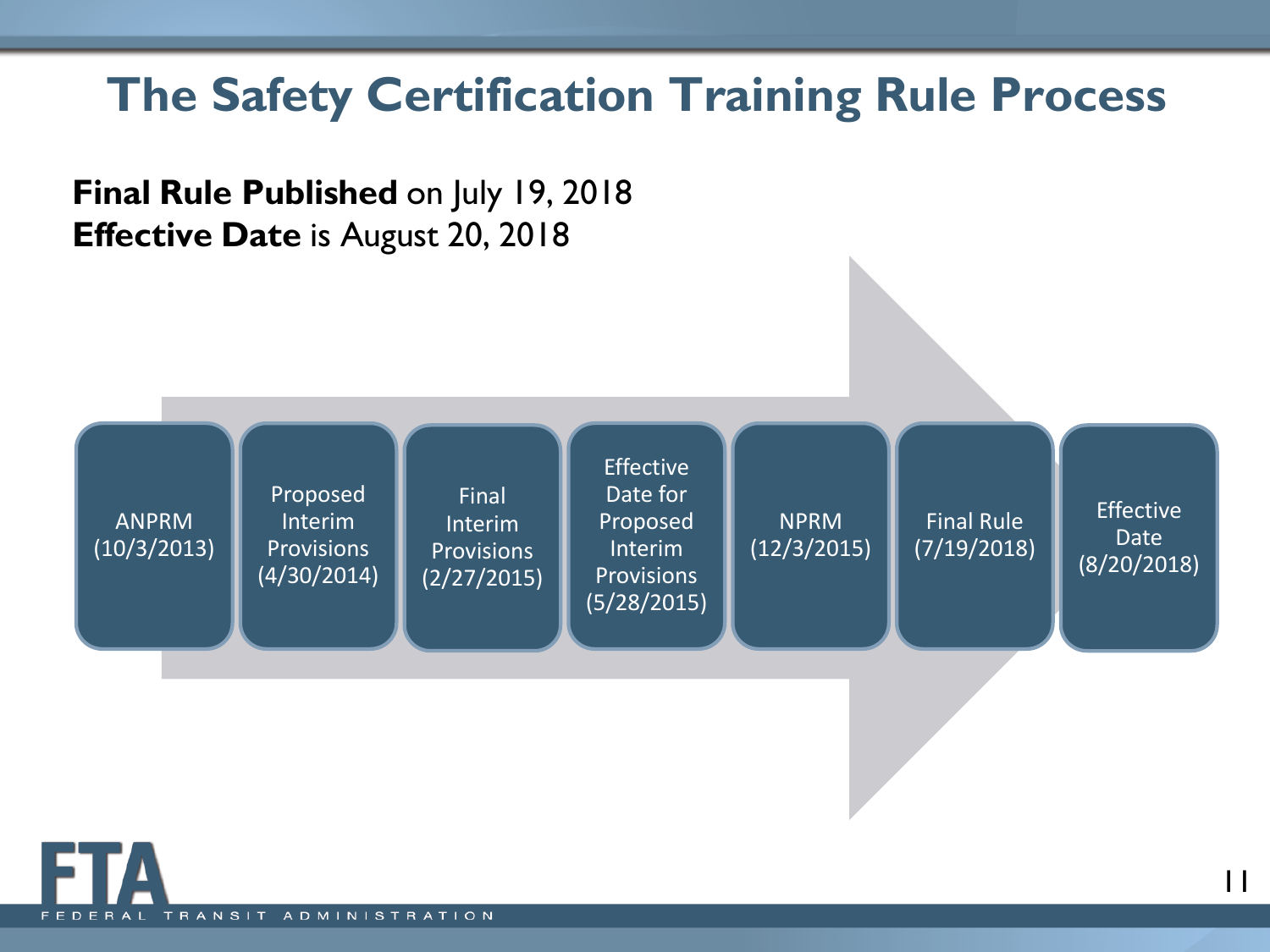### **Safety Certification Training Rule NPRM Changes**

#### **NPRM Comments**

- 19 comments, including one letter representing five state DOTs.
- The majority of commenters were supportive of FTA establishing a training curriculum to ensure basic level of safety-related competency.

| Plajor issues Discussed by Committencers |                                                                                       |                                                                                                           |  |
|------------------------------------------|---------------------------------------------------------------------------------------|-----------------------------------------------------------------------------------------------------------|--|
| <b>Comment Category</b>                  | <b>FTA Response</b>                                                                   | <b>Reduction in Burden*</b>                                                                               |  |
| <b>Course Requirements</b>               | Final rule does not require<br>security or SMS gap courses.                           | Total reduction of 38 course<br>hours.<br>Approximate total reduction of<br>$\bullet$<br>up to \$565,000. |  |
| <b>Equivalency Credit</b>                | Final rule provides process for<br>obtaining credit for non-FTA<br>sponsored courses. |                                                                                                           |  |

**Major Issues Discussed by Commenters**

\*From requirements in the Interim Provisions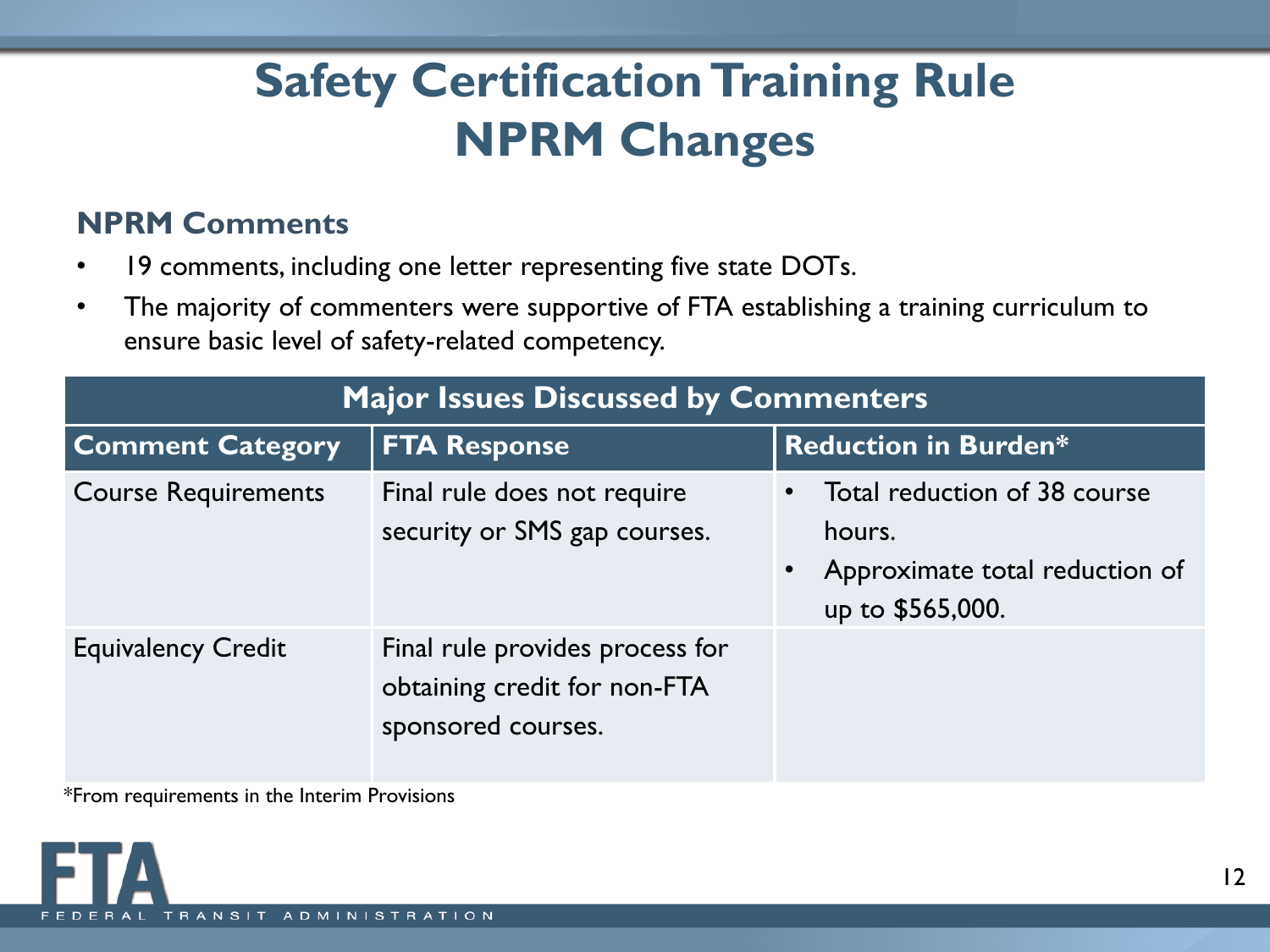# **Safety Certification Training Rule Applicability and Requirements**

| <b>Applicability</b>                                                                                                                                                                                                                                              | <b>Requirements</b>                                                                                                                                                                                                                                                                                                                                                                 |
|-------------------------------------------------------------------------------------------------------------------------------------------------------------------------------------------------------------------------------------------------------------------|-------------------------------------------------------------------------------------------------------------------------------------------------------------------------------------------------------------------------------------------------------------------------------------------------------------------------------------------------------------------------------------|
| <b>Mandatory</b><br>SSOA employees and contractors who<br>have been designated to conduct<br>safety audits and examinations.<br>Rail transit agency employees and<br>contractors who have been designated<br>as directly responsible for the safety<br>oversight. | Designate employees and contractors who must<br>take the Safety Certification Training Program<br>courses.<br>Designated personnel must complete Safety<br>$\bullet$<br>Certification Program within 3 years.<br>Refresher training every 2 years.<br>SSOAs and RTAs must certify compliance as part<br>$\bullet$<br>of FTA's annual grant certification and compliance<br>process. |
| <b>Voluntary</b><br>Bus transit system personnel with<br>direct safety oversight responsibility.<br>State DOTs overseeing safety<br>programs for sub-recipients of Federal<br>financial assistance.                                                               | None. Employees and contractors are encouraged<br>to complete courses in the voluntary curriculum<br>included in the rule.                                                                                                                                                                                                                                                          |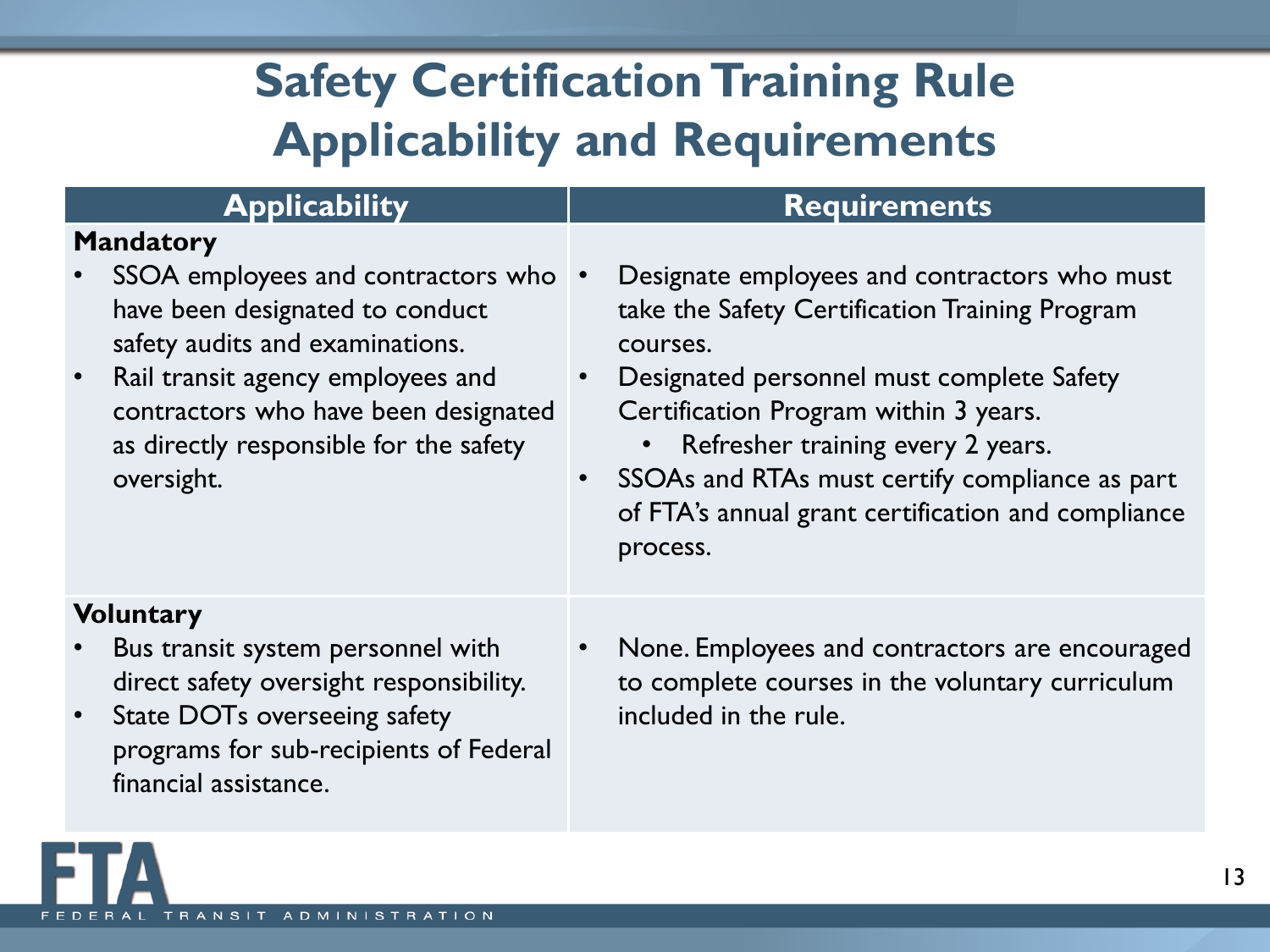### **Safety Certification Training Rule Required Curriculum**

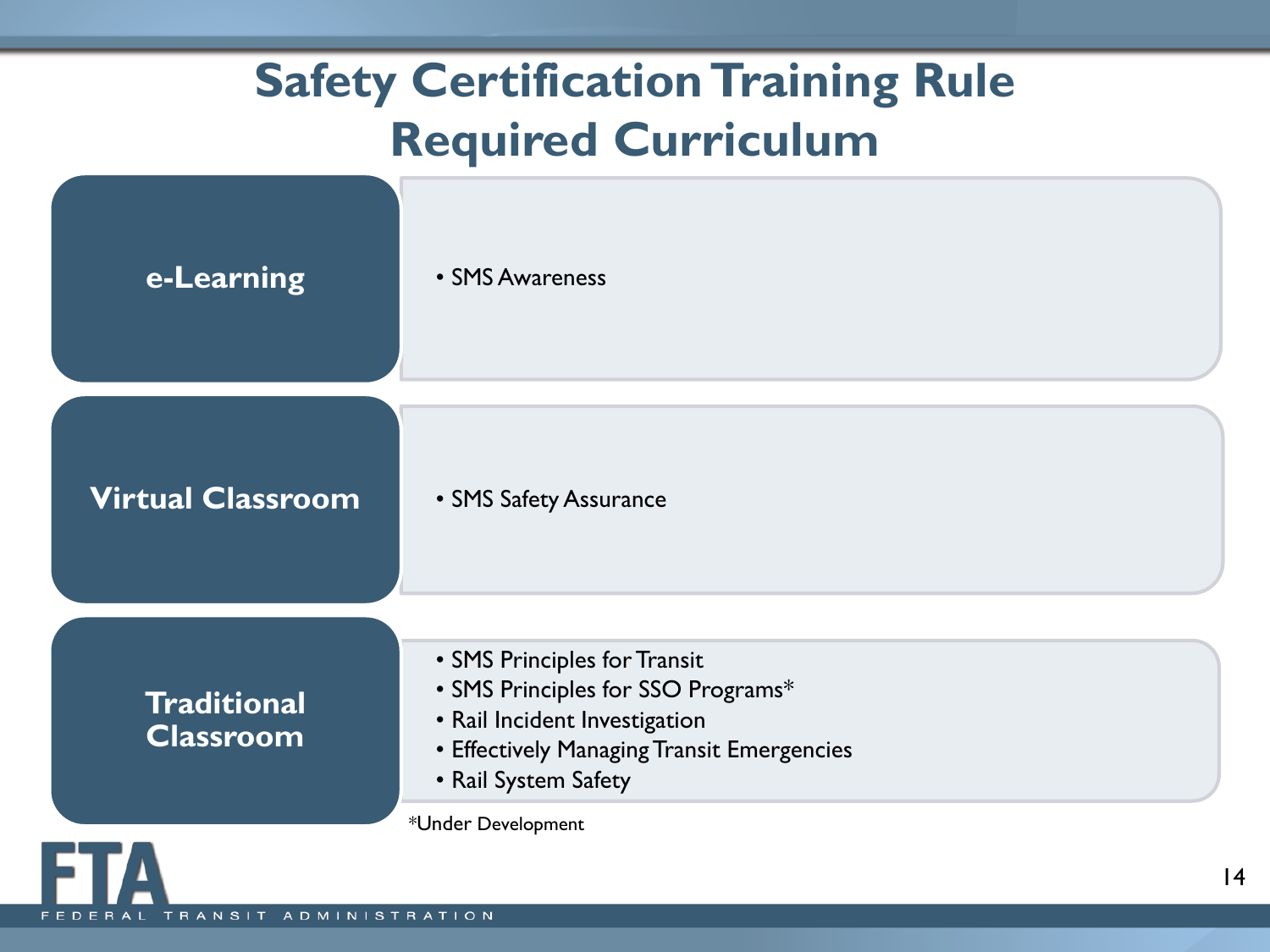# **Safety Certification Training Rule Oversight Framework**

#### FTA Role

- Curriculum and courses enrollment and registrations
- Guidance
- Evaluate TTPs and equivalency requests
- State Safety Oversight (SSO) reviews

#### Transit Agency Role

- Ensure participation of designated personnel
- Annual self-certification

#### SSO Agency Role

- Develop, implement, and update TTP
- Ensure participation of designated personnel
- Annual self-certification
- Oversee RTA's compliance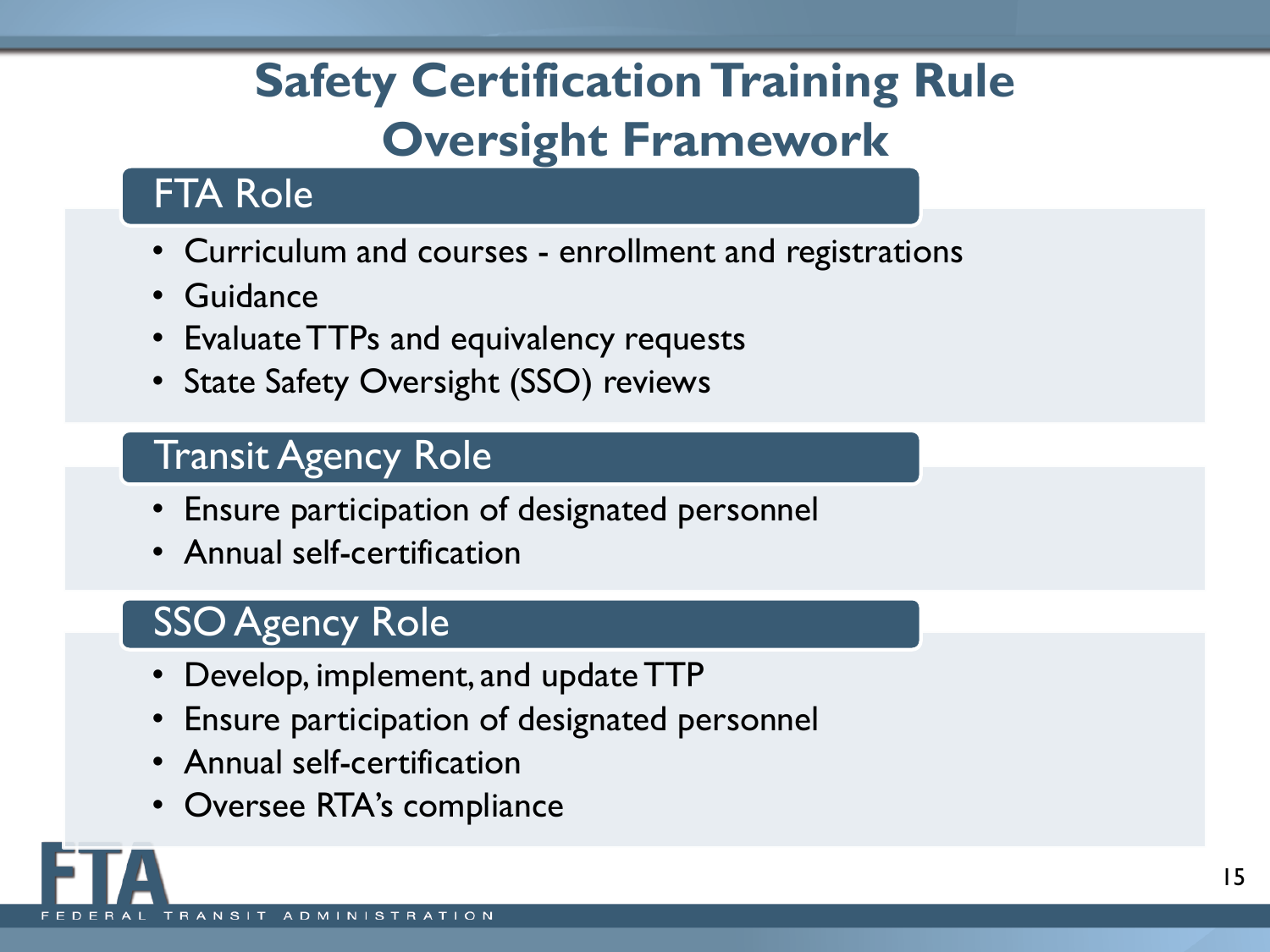### **FTA Technical Assistance**

#### **PTASP**

To assist States and transit agencies with the development of safety plans, and to reduce administrative and financial burdens, FTA is publishing templates, guidance and technical assistance, including:

- Rail
	- o SSPP to PTASP Roadmap
	- o Rail Guidance
- Bus
	- o PTASP Template
	- o Bus Guidance

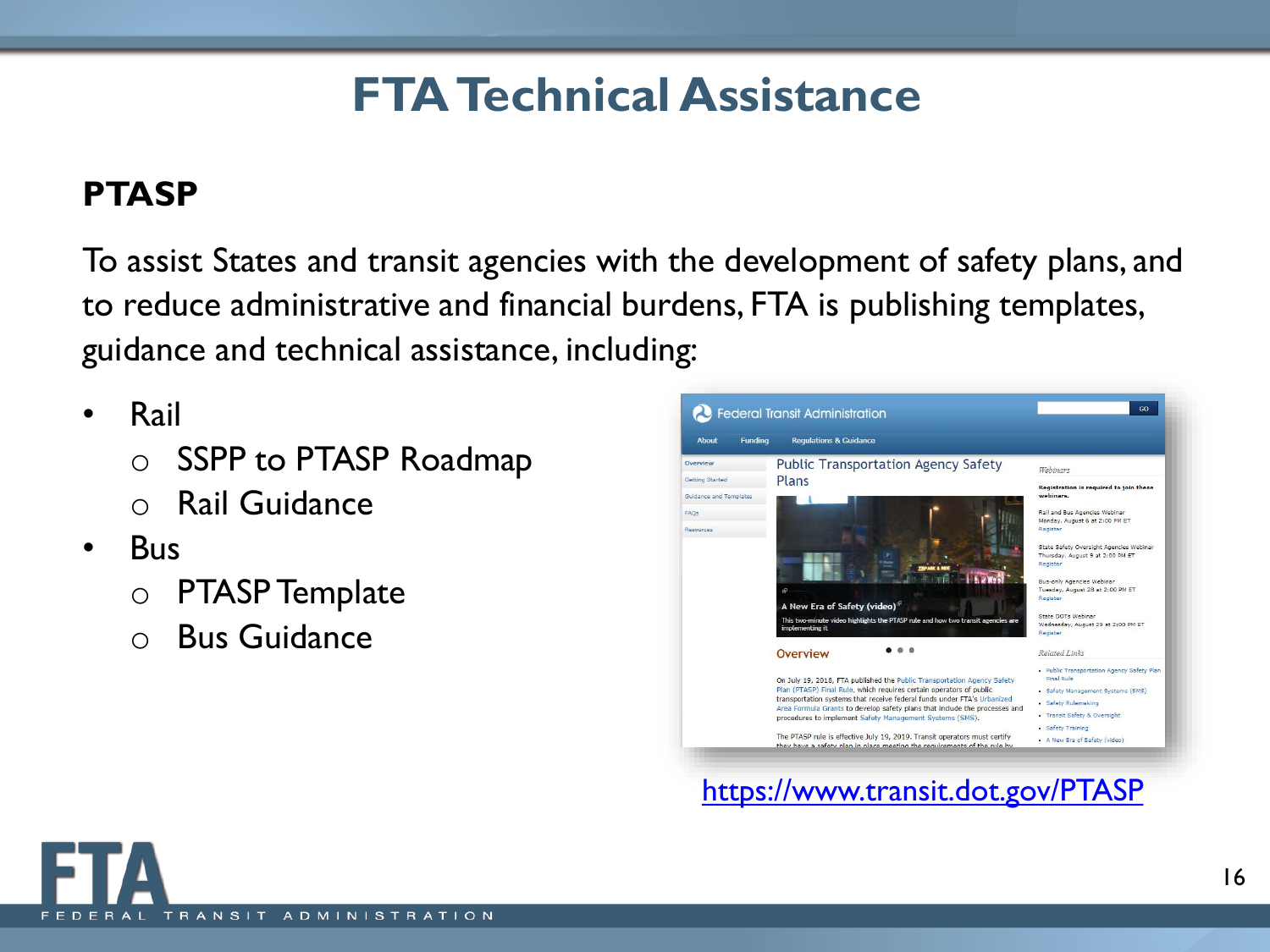### **Upcoming Webinars**

| <b>Webinars</b>                                                               | <b>Dates</b>                                                                                                                                                                                                                                                                                                                                                                                                                                                                                                                                                  |
|-------------------------------------------------------------------------------|---------------------------------------------------------------------------------------------------------------------------------------------------------------------------------------------------------------------------------------------------------------------------------------------------------------------------------------------------------------------------------------------------------------------------------------------------------------------------------------------------------------------------------------------------------------|
| <b>Overview of Final Rules</b>                                                | Tuesday, July 31 at 2:00 PM ET   Register                                                                                                                                                                                                                                                                                                                                                                                                                                                                                                                     |
| <b>Public Transportation Agency Safety Plan Final Rule</b>                    | Multimodal Agencies   Register<br>Monday, August 6 at 2:00 PM ET<br>SSO Agencies   Register<br>Thursday, August 9 at 2:00 PM ET<br><b>Bus-only Agencies   Register</b><br>Tuesday, August 28 at 2:00 PM ET<br>State DOTs   Register<br>Wednesday, August 29 at 2:00 PM ET<br>Multimodal Agencies   Register<br>Thursday, August 30 at 2:00 PM ET<br>SSO Agencies   Register<br>Wednesday, September 5 at 2:00 PM ET<br>Rail-Only Agencies   Register<br>Thursday, September 6 at 2:00 PM ET<br>State DOTs   Register<br>Wednesday, September 12 at 2:00 PM ET |
| <b>Public Transportation Safety Certification Training Program Final Rule</b> | Thursday, August 2 at 2:00 PM ET   Register<br>Thursday, August 16 at 2:00 PM ET   Register                                                                                                                                                                                                                                                                                                                                                                                                                                                                   |